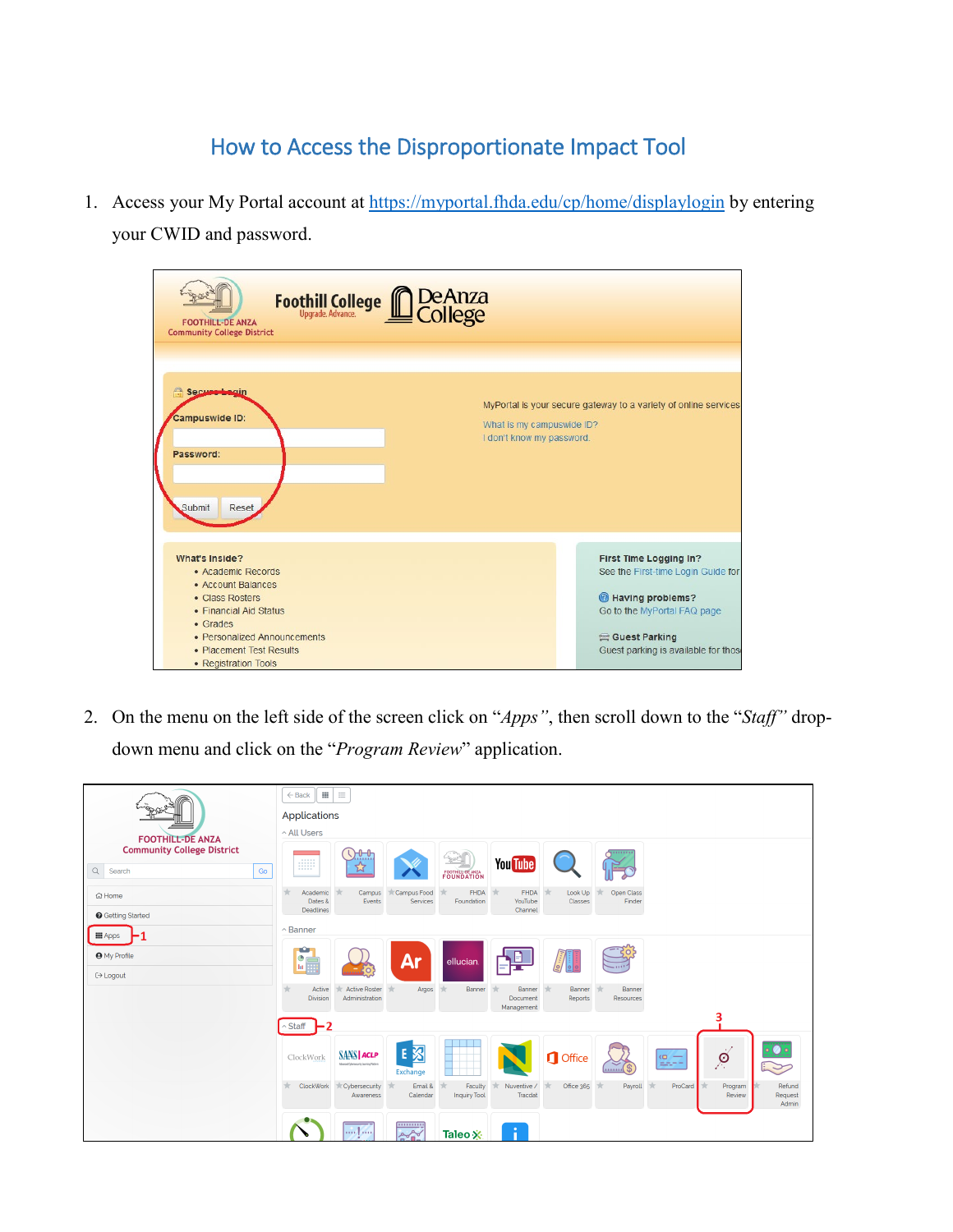3. On the main page of the Program Review tool, click on DISPROPORTIONATE IMPACTS.

| O Multi-Unit Selection                         | <b>Enrollment Trends</b>    |         |                                 |         |                     |   |
|------------------------------------------------|-----------------------------|---------|---------------------------------|---------|---------------------|---|
| SPECIAL UNIT<br>$\frac{1}{2}$ GROUPINGS        |                             | 2012-13 | 2013-14                         | 2014-15 | $3 - yr$<br>$%$ Inc |   |
| ☑<br><b>FILTER</b><br><b>EDUCATION LEVEL</b>   | Unduplicated<br>Headcount   | 65,181  | 63,822                          | 62,794  | $-3.7%$             |   |
| $\vee$ ETHNICITY                               | Enrollment                  | 322,949 | 320,652                         | 321,674 | $-0.4%$             |   |
| $\vee$ ON-LINE STATUS<br>$\vee$ GENDER         | <b>Sections</b>             | 10,213  | 10,149                          | 10,402  | 1.9%                |   |
| $\blacktriangleright$ AGE                      | <b>WSCH</b>                 |         | 1,467,076  1,468,212  1,481,583 |         | 1.0%                |   |
| $\vee$ CAMPUS<br><b>v CREDIT STATUS</b>        | <b>FTES</b>                 | 32,619  | 32,609                          | 32,890  | 0.8%                |   |
| SPECIAL COURSE TYPE                            | <b>FTEF</b><br>Productivity | 915.8   | 916.1                           | 938.2   | 2.5%                |   |
|                                                |                             |         |                                 |         |                     |   |
| <b>Annual Certificates and Degrees Awarded</b> |                             |         |                                 |         |                     | Э |
| <b>Explore Enrollment Trends</b>               |                             |         |                                 |         |                     | Ş |
| <b>Explore Success Rate Trends</b>             |                             |         |                                 |         |                     | Э |
| <b>Disproportionate Impacts</b>                |                             |         |                                 |         |                     | € |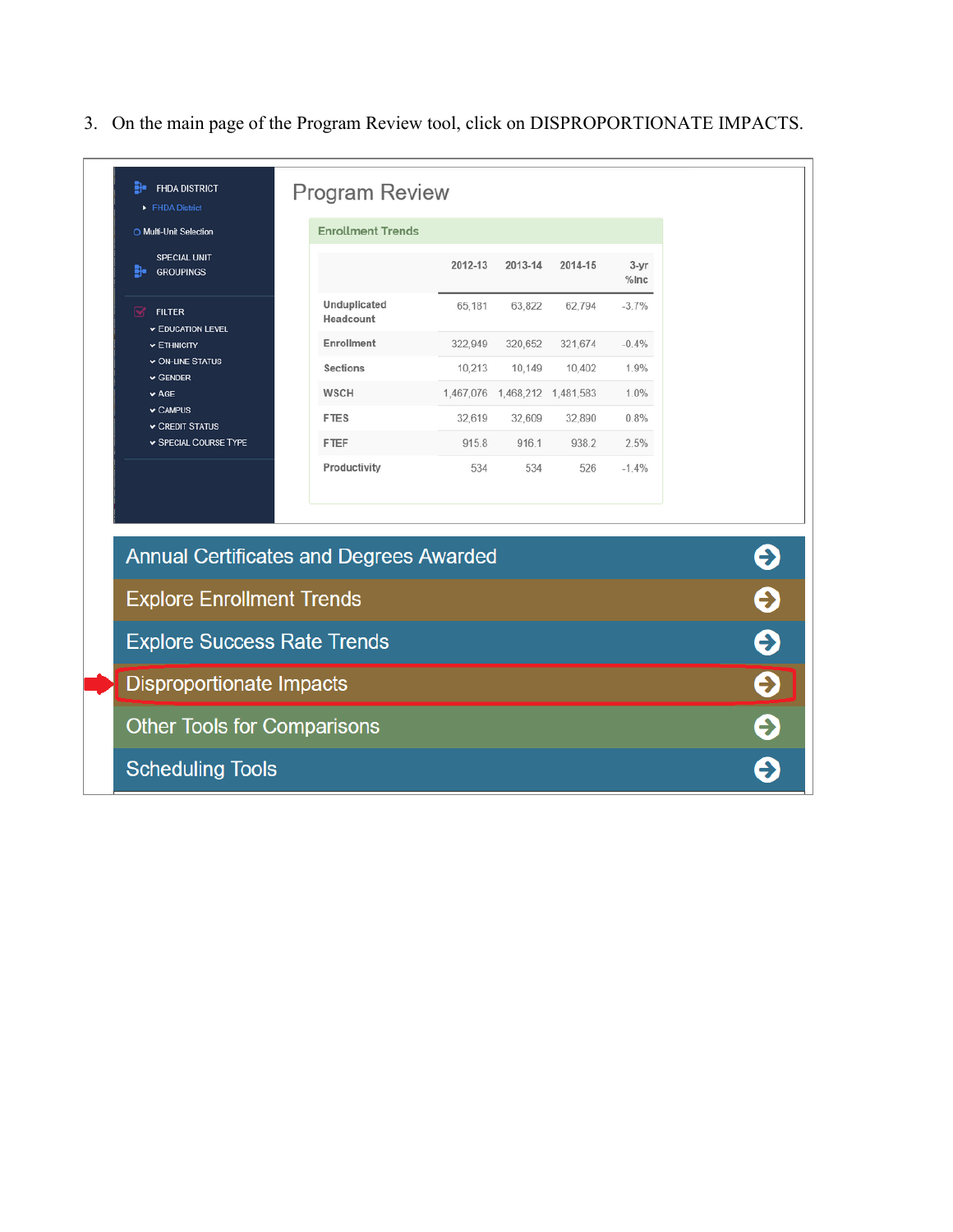4. The Disproportionate Impact Tool works by calculating differences in course completion rates for targeted student groups based on the Percentage Point Gap (PPG) Method as required by California AB504, Community Colleges: Student Success and Support Program Funding. Course completion rates are disaggregated by ethnicity, gender, foster youth, veterans, individuals with disabilities, and low income status. The rates of completion for each group are compared with the average completion rate for all students, and the percentage point difference for each group is calculated.

In the picture below, the row circled in red shows the course completion count and rate for all students. The column circled in red shows the percentage point difference for each group when compared to the average completion for all students.

| $\boldsymbol{v}$<br><b>Hide Tree</b><br>皿<br>FHDA District<br>De Anza College<br>Foothill College                                                                          | <b>Limits:</b> 2018-19                                 | Disproportionate Impact with Margin of Error by Year                                       |                                                                                                                                                      |                                                                                                 |          |            |                  |                                          |    |    |  |
|----------------------------------------------------------------------------------------------------------------------------------------------------------------------------|--------------------------------------------------------|--------------------------------------------------------------------------------------------|------------------------------------------------------------------------------------------------------------------------------------------------------|-------------------------------------------------------------------------------------------------|----------|------------|------------------|------------------------------------------|----|----|--|
| ◯ Multi-Unit Selection<br><b>SPECIAL UNIT</b><br>盂<br><b>GROUPINGS</b>                                                                                                     | <b>Course Completion</b><br>De Anza College<br>2018-19 |                                                                                            |                                                                                                                                                      |                                                                                                 |          |            |                  |                                          |    |    |  |
| $\sqrt{ }$ FILTER<br>Click here to see all filter variables<br>$\star$ ACCOUNTING METHOD<br>$\vee$ AGE.<br>$\vee$ CAMPUS<br>$\sim$ CREDIT STATUS<br><b>EDUCATION LEVEL</b> | <b>Target Population(s)</b>                            | The # of credit courses<br>students enrolled in &<br>were present on census<br>day in Fall | The % of courses<br>passed (earned A, B, C,<br>or credit) out of the<br>credit courses students<br>enrolled in & were<br>present in on census<br>day | Comparison to the all<br>student average<br>(Percentage point<br>difference with +/-<br>added)* |          |            |                  | Percentage Point Gap and Margin of Error |    |    |  |
| <b>ENROLLMENT TYPE</b><br>$\star$ ETHNICITY<br>$\vee$ GENDER                                                                                                               | African American                                       | 5.758                                                                                      | 64%                                                                                                                                                  | $-14$                                                                                           | $\Omega$ | $\epsilon$ | 10               | 15                                       | 20 | 25 |  |
| $\sim$ ON-LINE STATUS                                                                                                                                                      | Asian                                                  | 70,512                                                                                     | 83%                                                                                                                                                  | $+5$                                                                                            |          |            |                  |                                          |    |    |  |
| <b>A TERM TYPE</b><br>$\vee$ Summer                                                                                                                                        | Decline to State                                       | 2.364                                                                                      | 82%                                                                                                                                                  | $+4$                                                                                            |          |            |                  |                                          |    |    |  |
| $\vee$ Fall<br>$\vee$ Winter<br>$\vee$ Spring<br>← Early Summer                                                                                                            | Filipinx                                               | 9.652                                                                                      | 74%                                                                                                                                                  |                                                                                                 |          |            | 10               | 15                                       | 20 | 25 |  |
| ✔ Second Spring<br>All / None<br>$\vee$ YEAR                                                                                                                               | Latinx                                                 | 37,660                                                                                     | 69%                                                                                                                                                  | $\overline{\phantom{a}}$                                                                        |          |            | 10               | 15                                       | 20 | 25 |  |
| <b>WY STUDENT COHORTS</b><br>SHARED STUDENT COHORTS                                                                                                                        | Native American                                        | 708                                                                                        | 72%                                                                                                                                                  | -6                                                                                              |          |            | 10 <sub>10</sub> | 15                                       | 20 | 25 |  |
|                                                                                                                                                                            | Pacific Islander                                       | 1,175                                                                                      | 70%                                                                                                                                                  |                                                                                                 |          | $\epsilon$ | 10 <sup>°</sup>  | 15                                       | 20 | 25 |  |
|                                                                                                                                                                            | White                                                  | 26,513                                                                                     | 81%                                                                                                                                                  | $+3$                                                                                            |          |            |                  |                                          |    |    |  |
|                                                                                                                                                                            | <b>All Students</b>                                    | 154,342                                                                                    | 78%                                                                                                                                                  |                                                                                                 |          |            |                  |                                          |    |    |  |
|                                                                                                                                                                            | Female                                                 | 75,146                                                                                     | 80%                                                                                                                                                  | $+2$                                                                                            |          |            |                  |                                          |    |    |  |
|                                                                                                                                                                            | Male                                                   | 79,175                                                                                     | 76%                                                                                                                                                  |                                                                                                 |          |            |                  |                                          |    |    |  |
|                                                                                                                                                                            | $\mathbf{A}$<br>$\blacksquare$                         | n.                                                                                         | 0.701                                                                                                                                                |                                                                                                 |          |            |                  |                                          |    |    |  |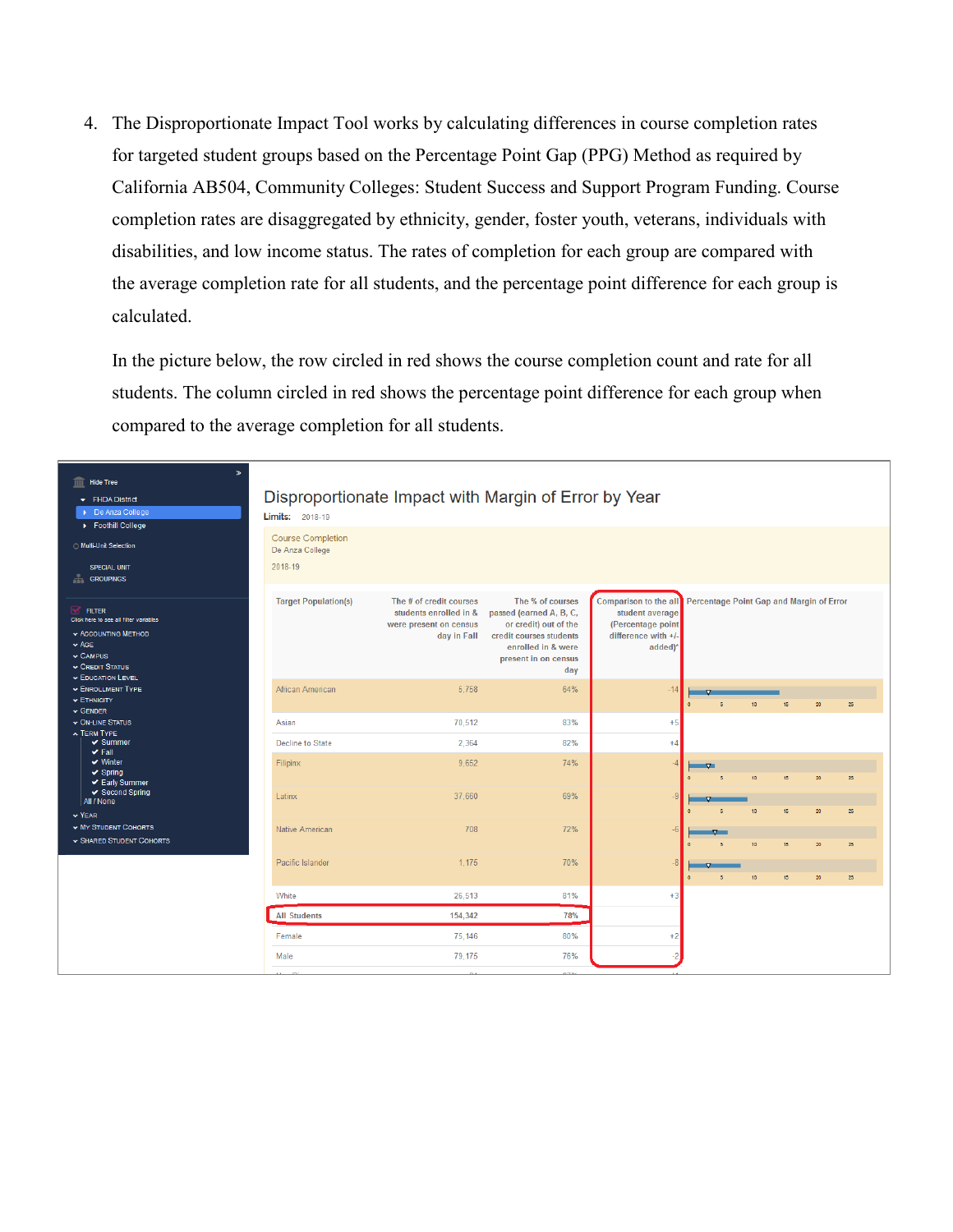5. In the column titled "Percentage Point Gap and Margin of Error", the small white triangle on each graph represent the margin of error which differs for each group based on the sample size. The blue bar represents the percentage point gap between each group and the average for all students. **Disproportionate impact** in course completion rates is found when the blue bar exceeds the rate of the margin of error. The highlighted rows contain the groups that are disproportionally impacted.

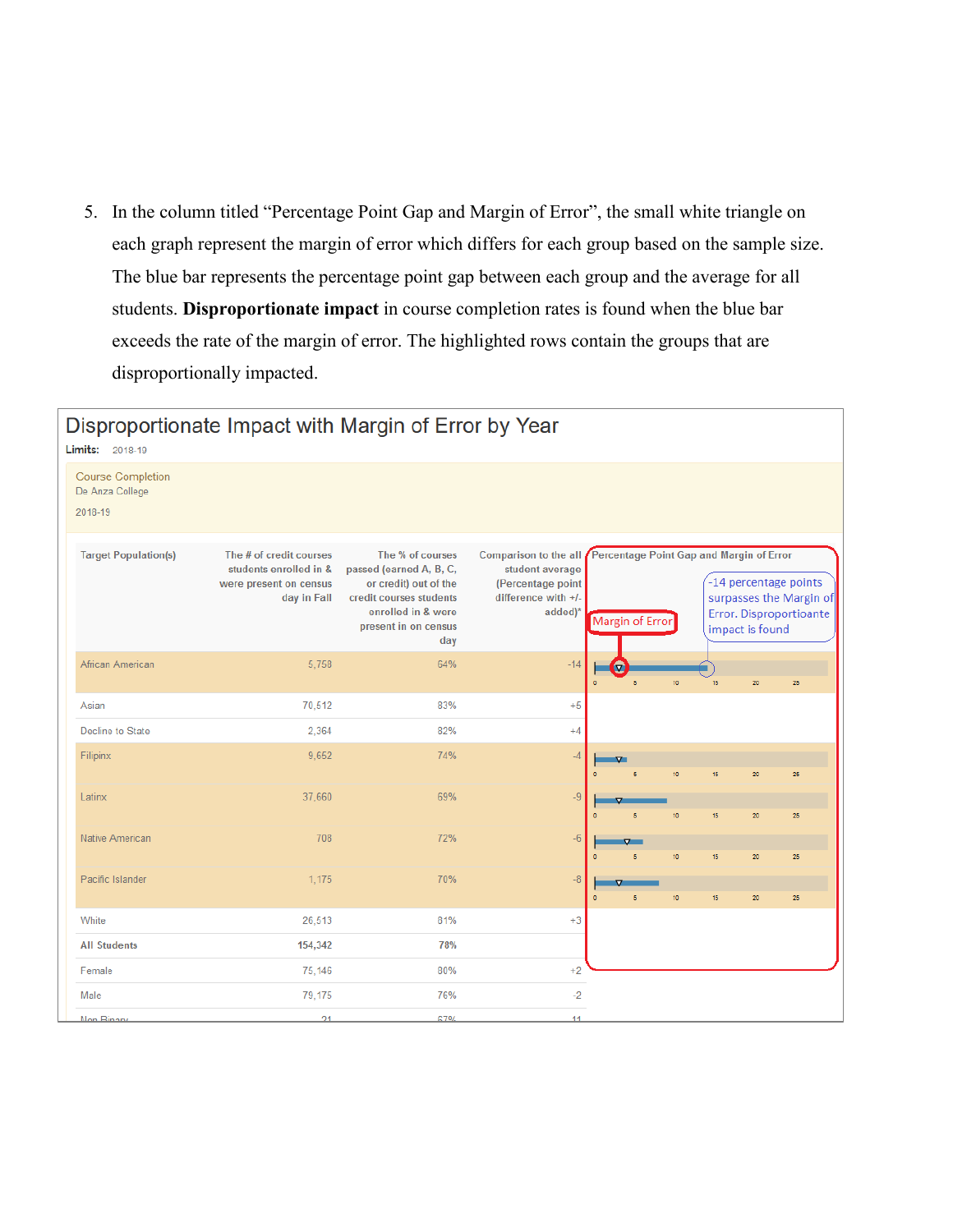6. You can use the blue menu on the left side of the screen to filter down to your division, department, subject, or course number. After you make your selection, check under the header "Course Completion" to make sure that the data shown is for the parameters and year you want to view.

| <b>TITT</b> Hide Tree<br>$\blacktriangleright$ FHDA District<br>De Anza College<br>Applied Technologies<br>▶ Biol, Health, Env Sc, Wrkfr<br>Ed<br>▶ Business/Computer<br>Systems<br>$\triangleright$ Creative Arts | $\mathbf{v}$ | <b>Limits:</b> 2018-19<br><b>Course Completion</b><br>Language Arts > English/Writing-DA<br>2018-19 | Disproportionate Impact with Margin of Error by Year                                       |                                                                                                                                                      |                                                                                                                                            |    |    |    |                          | 凹  | A  |    |
|--------------------------------------------------------------------------------------------------------------------------------------------------------------------------------------------------------------------|--------------|-----------------------------------------------------------------------------------------------------|--------------------------------------------------------------------------------------------|------------------------------------------------------------------------------------------------------------------------------------------------------|--------------------------------------------------------------------------------------------------------------------------------------------|----|----|----|--------------------------|----|----|----|
| Disability Supp Progr and<br>Serv<br>Intercultural/Internation<br>Stu<br>$\bullet$ Language Arts<br>Communication Studies-<br>F <sub>D</sub>                                                                       |              | <b>Target Population(s)</b>                                                                         | The # of credit courses<br>students enrolled in &<br>were present on census<br>day in Fall | The % of courses<br>passed (earned A, B, C,<br>or credit) out of the<br>credit courses students<br>enrolled in & were<br>present in on census<br>day | Comparison to the all Percentage Point Gap and Margin of Error<br>student average<br>(Percentage point<br>difference with $+/-$<br>added)* |    |    |    |                          |    |    |    |
| ▶ English as a Second<br>Lang-FD<br>English/Literature-DA                                                                                                                                                          |              | African American                                                                                    | 370                                                                                        | 70%                                                                                                                                                  | $-8$                                                                                                                                       | ò. |    | 15 | $\overline{\mathcal{N}}$ | 25 |    | 35 |
| ▶ English/Writing-DA<br>De Journalism-DA                                                                                                                                                                           |              | Asian                                                                                               | 4.607                                                                                      | 86%                                                                                                                                                  | $+8$                                                                                                                                       |    |    |    |                          |    |    |    |
| Language Arts-DA<br>Linguistics-FD                                                                                                                                                                                 |              | Decline to State                                                                                    | 114                                                                                        | 83%                                                                                                                                                  | $+5$                                                                                                                                       |    |    |    |                          |    |    |    |
| Reading-DA                                                                                                                                                                                                         |              | Filipinx                                                                                            | 794                                                                                        | 75%                                                                                                                                                  | $-3$                                                                                                                                       |    |    |    |                          |    |    |    |
| ▶ Learning Resources<br>Physical<br><b>Education/Athletics</b>                                                                                                                                                     |              | Latinx                                                                                              | 3.191                                                                                      | 67%                                                                                                                                                  | $-11$                                                                                                                                      |    |    | 15 |                          |    |    |    |
| ▶ Physical Sciences/Math<br>/Engin                                                                                                                                                                                 |              | <b>Native American</b>                                                                              | 39                                                                                         | 51%                                                                                                                                                  | $-27$                                                                                                                                      |    | 10 | 15 | 20                       | 25 | 30 | 35 |
| Social Sciences and<br><b>Humanities</b>                                                                                                                                                                           |              | Pacific Islander                                                                                    | 83                                                                                         | 64%                                                                                                                                                  | $-14$                                                                                                                                      |    |    |    |                          |    |    |    |
| ▶ Student Services<br>Foothill College                                                                                                                                                                             |              | White                                                                                               | 1.546                                                                                      | 81%                                                                                                                                                  | $+3$                                                                                                                                       |    |    | 18 | $\overline{\mathcal{N}}$ | 25 | 30 | 35 |